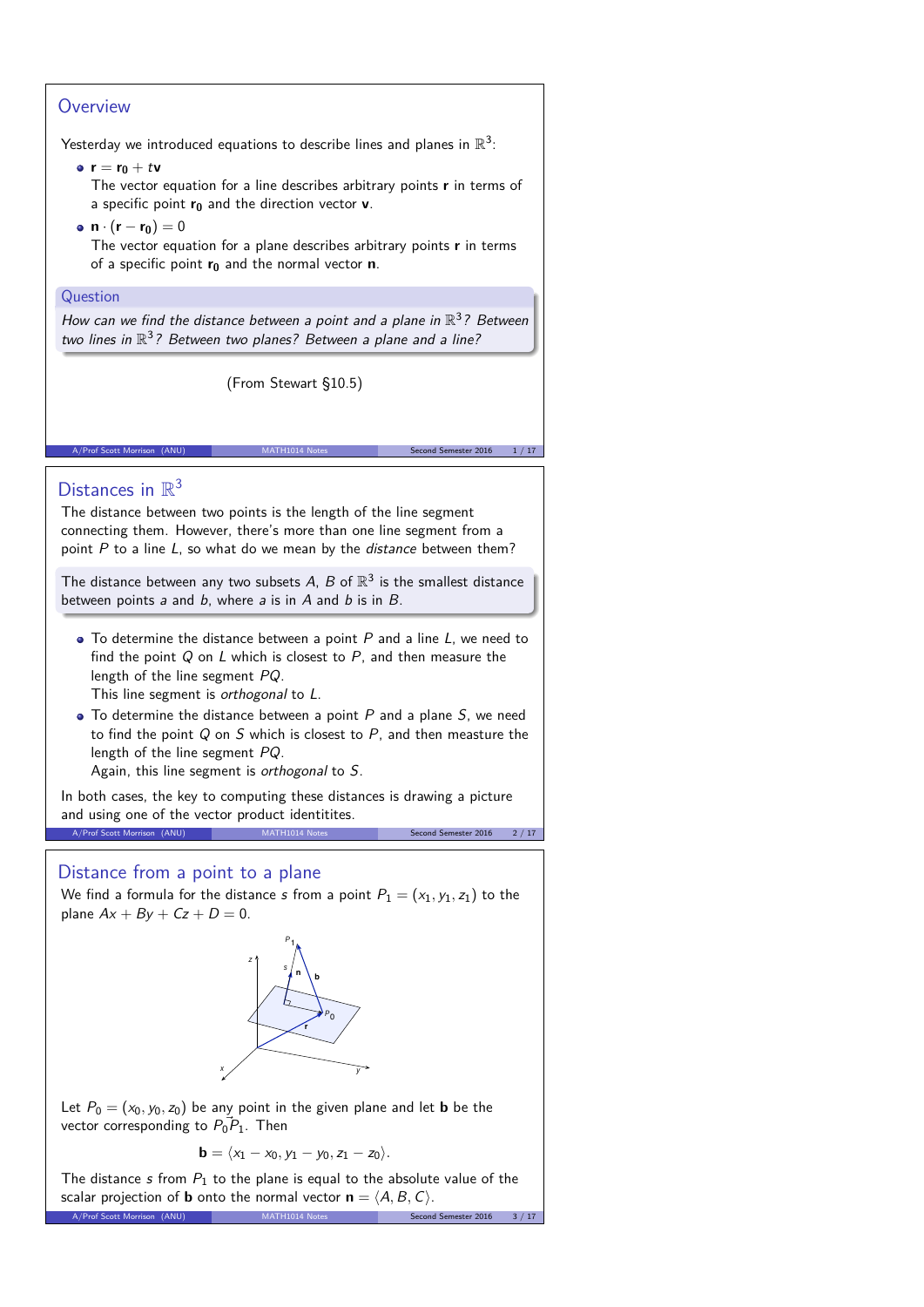$$
s = |\text{comp}_{n} \mathbf{b}|
$$
  
=  $\frac{|\mathbf{n} \cdot \mathbf{b}|}{||\mathbf{n}||}$   
=  $\frac{|A(x_1 - x_0) + B(y_1 - y_0) + C(z_1 - z_0)|}{\sqrt{A^2 + B^2 + C^2}}$   
=  $\frac{|Ax_1 + By_1 + Cz_1 - (Ax_0 + By_0 + Cz_0)|}{\sqrt{A^2 + B^2 + C^2}}$ 

Since  $P_0$  is on the plane, its coordinates satisfy the equation of the plane and so we have  $Ax_0 + By_0 + Cz_0 + D = 0$ . Thus the formula for s can be written

A/Prof Scott Morrison (ANU) MATH1014 Notes Second Semester 2016

$$
s = \frac{|Ax_1 + By_1 + Cz_1 + D|}{\sqrt{A^2 + B^2 + C^2}}
$$

#### Example 1

We find the distance from the point (1*,* 2*,* 0) to the plane  $3x - 4y - 5z - 2 = 0$ .

From the result above, the distance s is given by

$$
s = \frac{|Ax_0 + By_0 + Cz_0 + D|}{\sqrt{A^2 + B^2 + C^2}}
$$

where  $(x_0, y_0, z_0) = (1, 2, 0)$ ,

$$
A = 3, B = -4, C = -5
$$
 and  $D = -2$ .

This gives

$$
s = \frac{|3 \cdot 1 + (-4) \cdot 2 + (-5) \cdot 0 - 2|}{\sqrt{3^2 + (-4)^2 + (-5)^2}}
$$

$$
= \frac{7}{\sqrt{50}} = \frac{7}{5\sqrt{2}} = \frac{7\sqrt{2}}{10}.
$$

MATH1014 Notes Second Semester 2016 5 / 17

### Distance from a point to a line

Question

Given a point  $P_0 = (x_0, y_0, z_0)$  and a line L in  $\mathbb{R}^3$ , what is the distance from  $P_0$  to  $L$ ?

Tools:

- $\bullet$  describe *L* using vectors
- $\bullet$   $||\mathbf{u} \times \mathbf{v}|| = ||\mathbf{u}|| ||\mathbf{v}|| \sin \theta$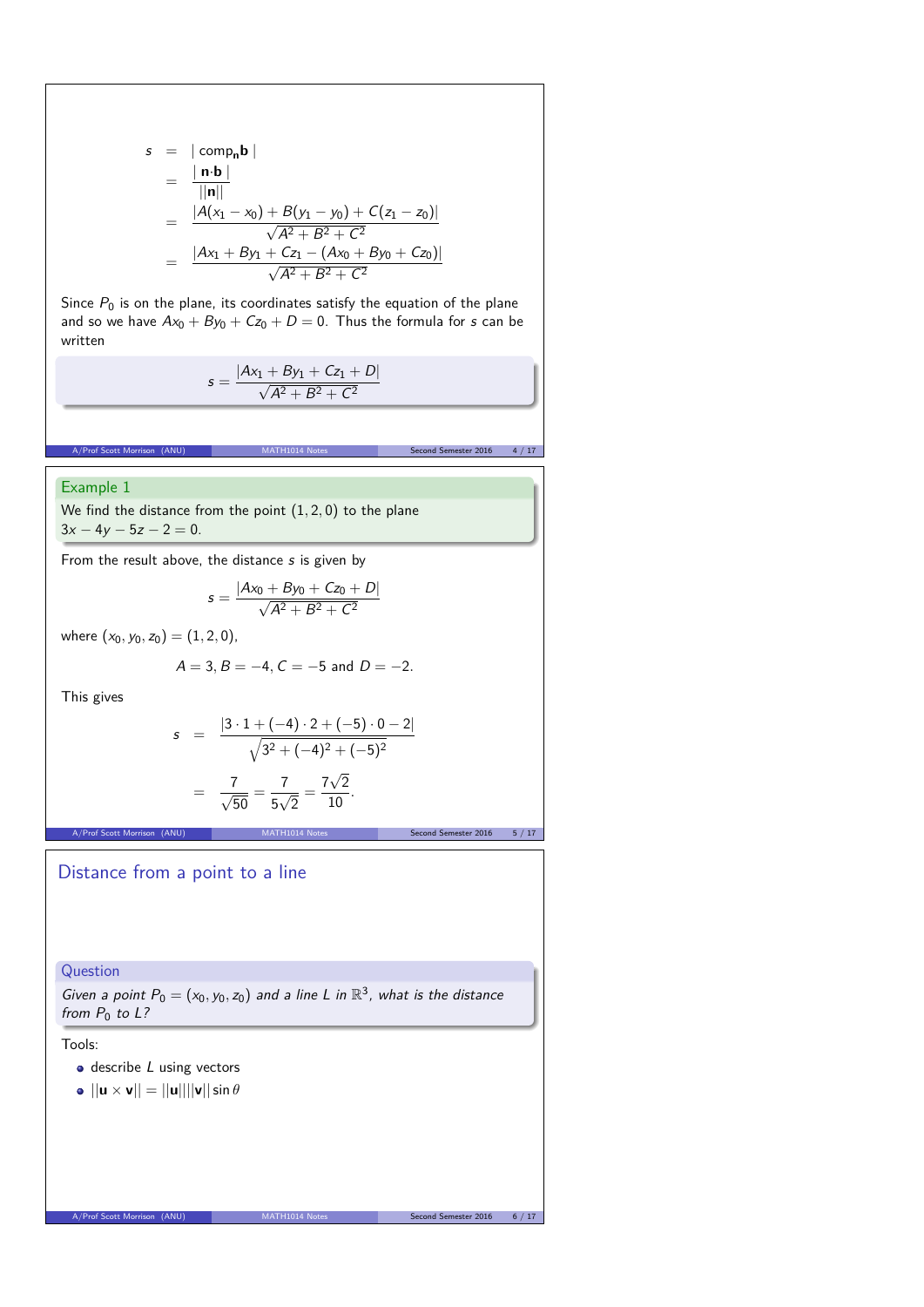

the second equation to find  $z = 1/4$ , and hence  $y = -1/4$ .<br>A/Prof Scott Morrison (ANU)<br>Secon A/Prof Scott Morrison (ANU)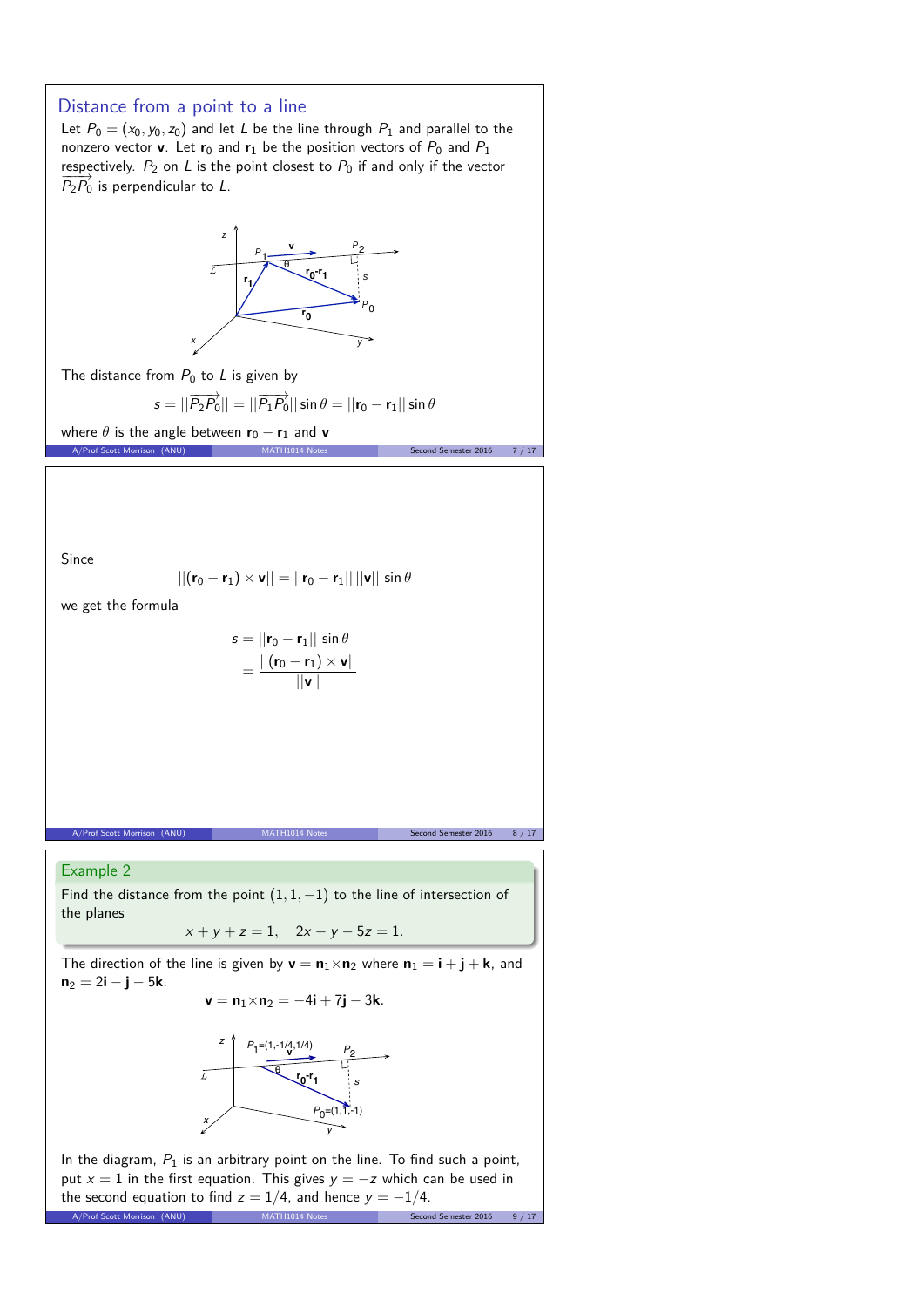Here 
$$
\overrightarrow{P_1P_0} = \mathbf{r}_0 - \mathbf{r}_1 = \frac{5}{4}\mathbf{j} - \frac{5}{4}\mathbf{k}
$$
. So  
\n
$$
s = \frac{||(\mathbf{r}_0 - \mathbf{r}_1) \times \mathbf{v}||}{||\mathbf{v}||}
$$
\n
$$
= \frac{||(\frac{5}{4}\mathbf{j} - \frac{5}{4}\mathbf{k}) \times (-4\mathbf{i} + 7\mathbf{j} - 3\mathbf{k})||}{\sqrt{(-4)^2 + 7^2 + (-3)^2}}
$$
\n
$$
= \frac{||5\mathbf{i} + 5\mathbf{j} + 5\mathbf{k}||}{\sqrt{74}}
$$
\n
$$
= \sqrt{\frac{75}{74}}.
$$

#### Distance between two lines

Let  $L_1$  and  $L_2$  be two lines in  $\mathbb{R}^3$  such that

-  $L_1$  passes through the point  $P_1$  and is parallel to the vector  $v_1$ 

A/Prof Scott Morrison (ANU) MATH1014 Notes Second Semester 2016 10 / 17

-  $L_2$  passes through the point  $P_2$  and is parallel to the vector  $v_2$ .

Let  $r_1$  and  $r_2$  be the position vectors of  $P_1$  and  $P_2$  respectively. Then parametric equation for these lines are

$$
l_1 \qquad \mathbf{r} = \mathbf{r}_1 + t \mathbf{v}_1
$$

$$
l_2 \qquad \tilde{\mathbf{r}} = \mathbf{r}_2 + s \mathbf{v}_2
$$

Note that  $\mathbf{r}_2 - \mathbf{r}_1 = \overrightarrow{P_1 P_2}$ .

We want to compute the smallest distance  $d$  (simply called the distance) between the two lines.

If the two lines intersect, then  $d = 0$ . If the two lines do not intersect we can distinguish two cases.

#### A/Prof Scott Morrison (ANU) MATH1014 Notes Second Semester 2016 11 / 17

### **Case 1:**  $L_1$  and  $L_2$  are parallel and do not intersect.

In this case the distance  $d$  is simply the distance from the point  $P_2$  to the line  $L_1$  and is given by

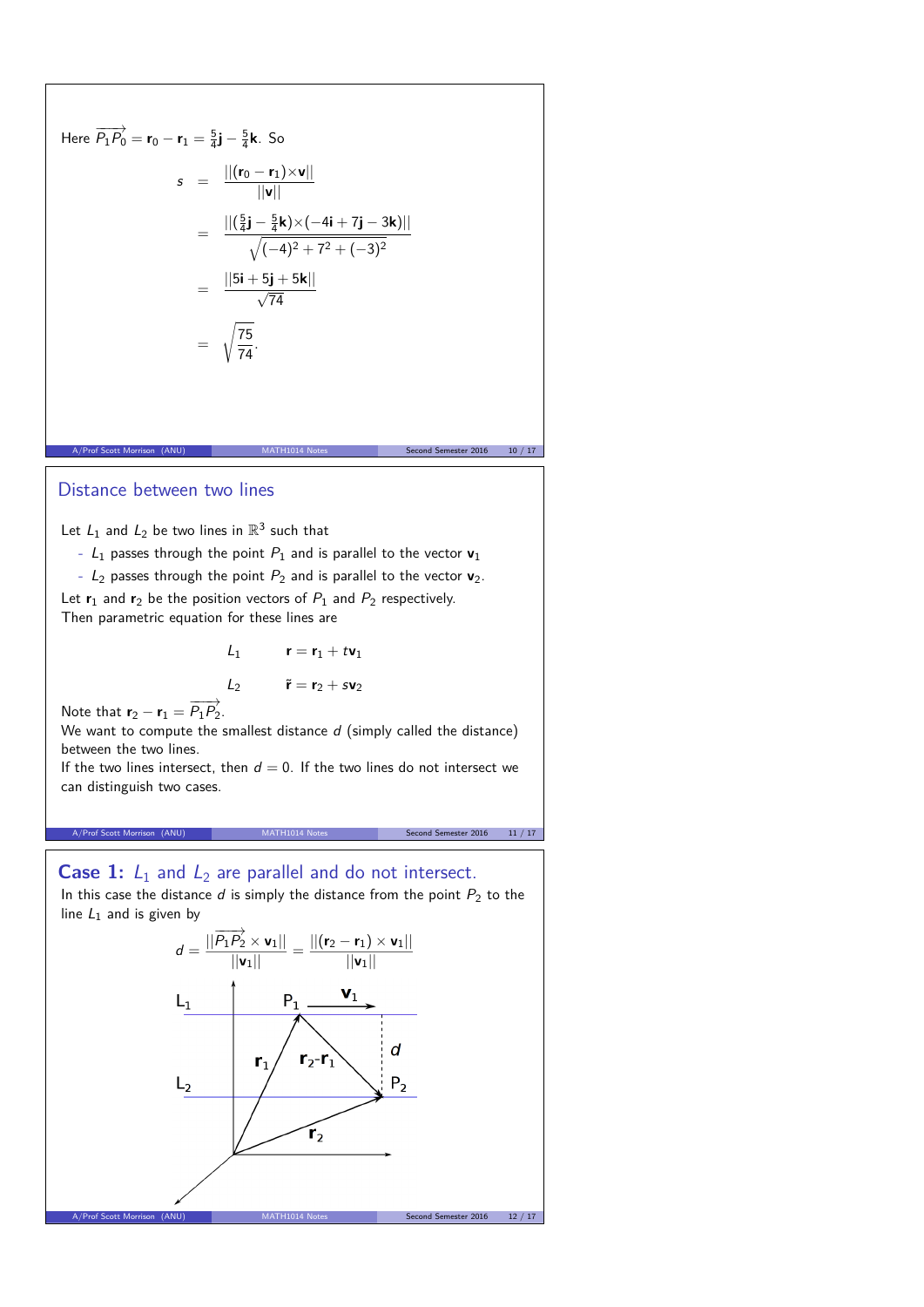